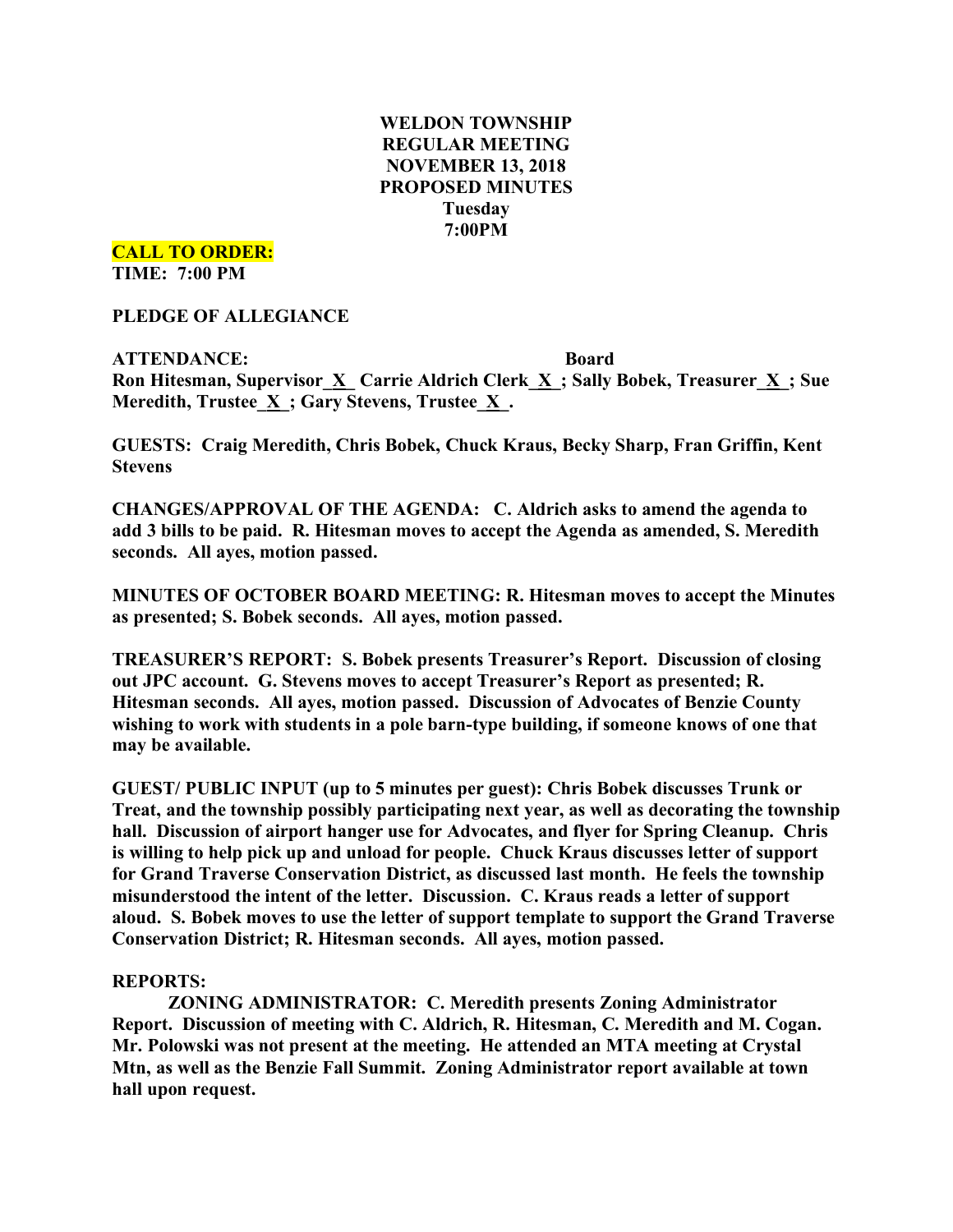**DAY USE PARK: C. Meredith presents Day Use Park Report. Discussion of per diem for zoning administrator. Board will discuss at next finance meeting. S. Bobek moves to pay the zoning administrator a per diem for planning commission meetings authorized by the board. Discussion. Supervisor repeats motion for per diem for zoning administrator by Sally Bobek; R. Hitesman seconds. Discussion. Clerk will contact MTA and the township auditors for their opinion. Discussion of garbage pickup at Day Use Park, which has been cancelled for the winter but will begin again on May 6, 2019.**

**PLANNING COMMISSION: S. Meredith discusses synopsis of Planning Commission meeting. Minutes available online and at township hall. Masterplan Workshop set for January 23rd , 2019 at 6:00 PM. Wade Trim has found an electronic copy of the Master Plan. Clerk will notify local entities regarding Master Plan Workshop. Discussion of need to notify CSX, the railroad company. The next meeting will be December 3, 2018.**

**ASSESSOR REPORT: R. Hitesman presents Assessor Report. Board of Review is December 11 at 4:00 PM. Report available at township hall, upon request.**

**LIQUOR INSPECTOR REPORT: R. Hitesman presents Liquor Inspector Report.**

**BUDGET REPORT: C. Aldrich presents Budget Report. There are no concerns at this time.**

**SUPERVISOR COMMENTS: R. Hitesman discussed issues township could possibly help the village with. Christmas decorations are done by Home Town Decorators, out of Buckley. Supervisor went to tribunal, met with clerk, zoning administrator and Mike Cogan, attended MTA conference. Supervisor met with Road Commission regarding road funding policy. Discussion. Board will ask Matt Skeels to come to the next board meeting.**

**CLERK COMMENTS: Clerk reports on election, which had a 60% turnout, with 70 absentee ballots. Village elections results were Eugene Allen as President, Trustees were Devonia Dyer, Debra Franke and Dennis Smith. A partial term for trustee was filled by Fran Griffin. Carrie Aldrich appreciates the hard work of all of the election workers, and Sue Meredith did a great job as chairperson. Discussion of new election machine. Clerk is still working on acquiring a cost for an ADA Hearing Compliant System. Clerk discusses a system called GSuite for use in Planning Commission emails. Discussion. Clerk will again contact Catherine Mulhaupt at MTA regarding email issue.**

### **UNFINISHED BUSINESS:**

**Discussion of transcript of Kent Stevens hearing on December 21, 2017. Clerk will contact Amanda O'Brien and request transcript from May 3, 2018 hearing. Discussion of Special Use Permit for Mr. Stevens.**

**Discussion of Mike Cogan property issue. Mr. Polowski needs to contact village regarding his driveway coming off of Gallagher Road. Mr. Cogan seems satisfied with the outcome of the discussions. The board considers this issue resolved.**

### **NEW BUSINESS:**

**Sally Bobek discusses different CD options at various banks. Treasurer recommends we invest \$50,000 for the shortest amount of time possible, then renegotiating. MTA**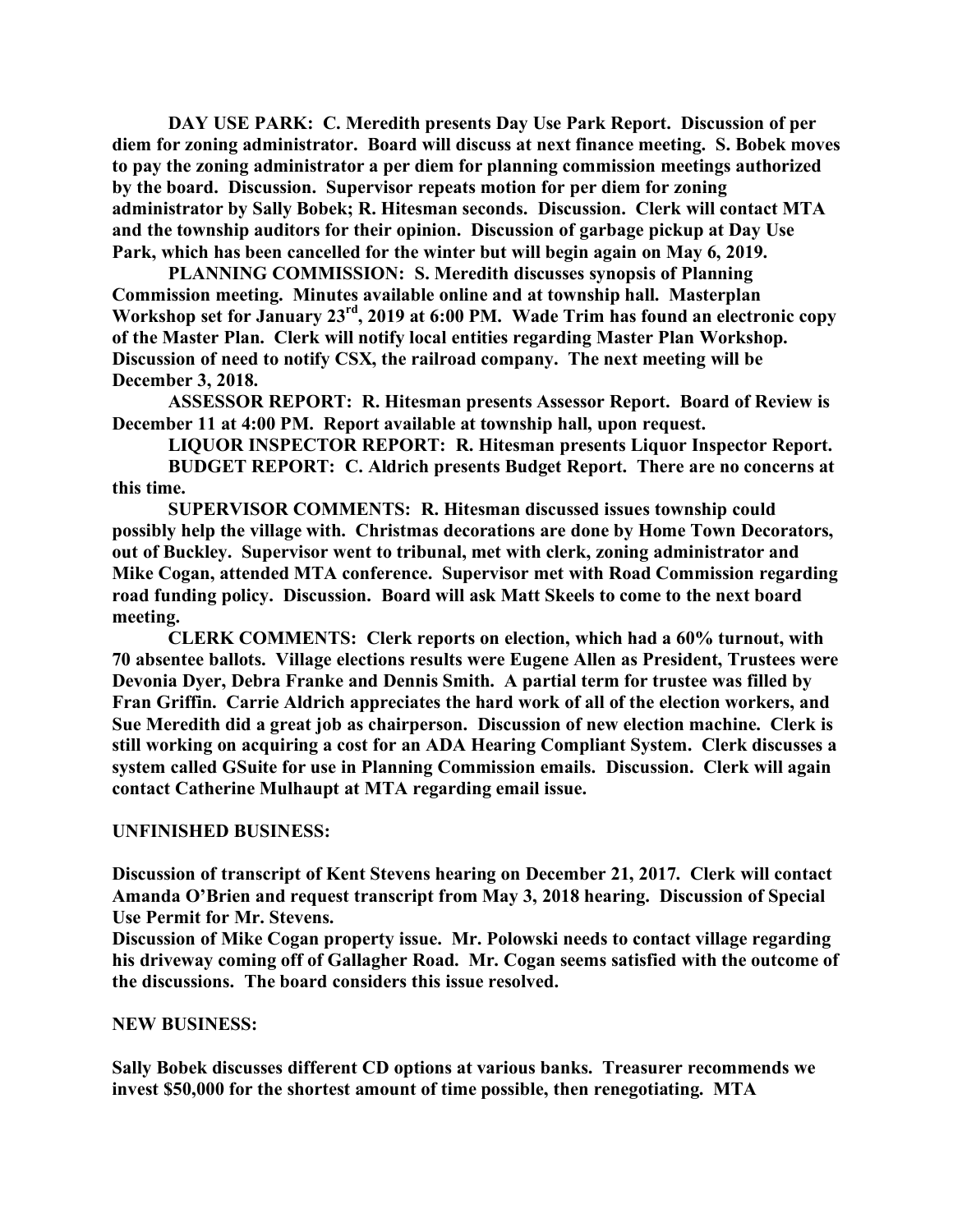**recommends townships not have all of their money in one bank. Discussion. Treasurer will research further options and report back at the next board meeting.**

**Discussion of Spring Clean Up Day for 2019. Clerk will arrange for 9-1 pm on May 18th, 2018, and put it on the township website. Discussion of Minutes on website. Clerk will contact David Kane regarding making Minutes easier to find.**

**Discussion of Benzie County Road Commission applications change. Discussion of MTA Township Finances seminars. Discussion of Northwest Michigan Seasonal Economy planning session.**

**G. Stevens moves to pay bills; C. Aldrich seconds. All ayes, motion passed. Discussion of stamp cost increase in January 2019. Clerk will pick up as many Forever stamps as she can. Discussion of postage machine.**

#### **BILLS:**

| <b>Craig Meredith, Day Use Park/Plowing/Mowing</b>  | 200.00      |
|-----------------------------------------------------|-------------|
| David Kane, Website Maintenance                     | 60.00       |
| <b>Julie Lonn, Town Hall Cleaning</b>               | 50.00       |
| <b>The Pioneer Group</b>                            | 28.13       |
| <b>Benzie County Clerk, Dawn Olney</b>              | 3.30        |
| <b>AFLAC</b>                                        | 281.50      |
| <b>VISA</b>                                         | 1296.20     |
| Acentek                                             | 177.55      |
| <b>BS&amp;A</b> annual support fee                  | 680.00      |
| <b>Brighthouse Life Insurance Company</b>           | 2767.50     |
| <b>Municipal Retirement Systems, Inc.</b>           | 200.00      |
| Amanda O'Brien, Transcript Fee                      | 50.00       |
| <b>BBMR-Liquor Inspection Code Book</b>             | 15.00       |
| <b>Republic Services</b>                            | 52.50       |
| Carrie Aldrich, Postage reimbursement               | 100.00      |
| <b>Sally Bobek, Microsoft Windows Reimbursement</b> | 105.99      |
| <b>Sally Bobek, Copy Shop Reimbursement</b>         | 61.30       |
| <b>Sally Bobek, Mileage for Training</b>            | 188.57      |
| <b>Cherryland Electric</b>                          | 58.87       |
| <b>Weldon Township Planning Commission Wages</b>    | 425.00      |
| <b>Planning Commission Training</b>                 | 350.00      |
| <b>Planning Commission MTA Training</b>             | 250.00      |
| <b>Sue Meredith, Per Diem</b>                       | 100.00      |
| <b>Gary Stevens, Per Diem</b>                       | 100.00      |
| <b>Election Workers salaries</b>                    | 1295.00     |
| <b>Craig Meredith, Zoning Administrator</b>         | 166.67      |
| <b>Craig Meredith, LUP Fees</b>                     | 168.00      |
| <b>Jessica Nuytten, Assessor</b>                    | 1120.00     |
| <b>Board Salaries</b>                               | 3075.00     |
| <b>TOTAL BILLS AMOUNT:</b>                          | \$13,486.08 |